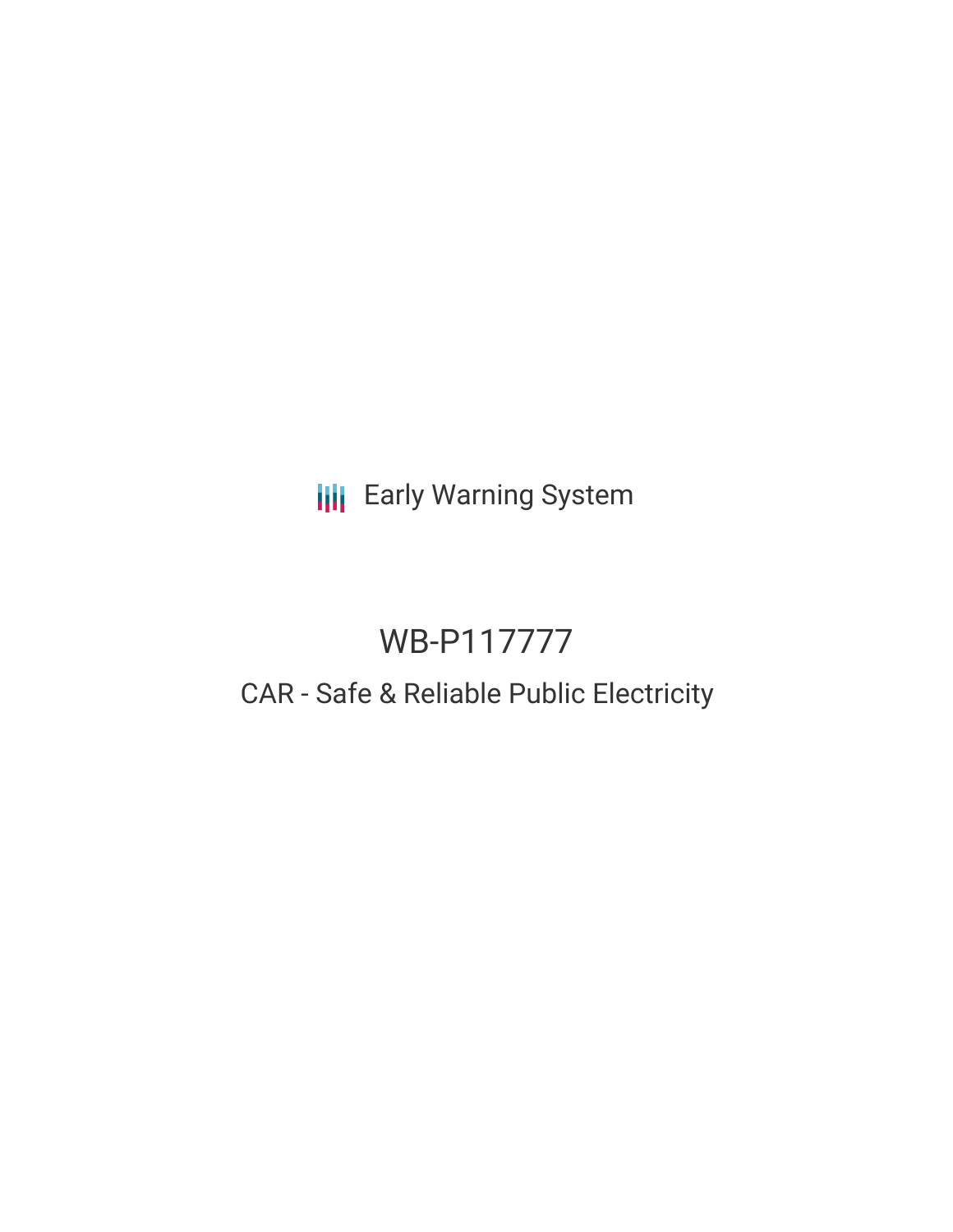

### **Quick Facts**

| <b>Countries</b>               | Central African Republic               |
|--------------------------------|----------------------------------------|
| <b>Financial Institutions</b>  | World Bank (WB)                        |
| <b>Status</b>                  | Proposed                               |
| <b>Bank Risk Rating</b>        | B                                      |
| <b>Borrower</b>                | Government of Central African Republic |
| <b>Sectors</b>                 | Energy                                 |
| <b>Investment Type(s)</b>      | Grant                                  |
| <b>Investment Amount (USD)</b> | $$2.50$ million                        |
| <b>Project Cost (USD)</b>      | $$2.50$ million                        |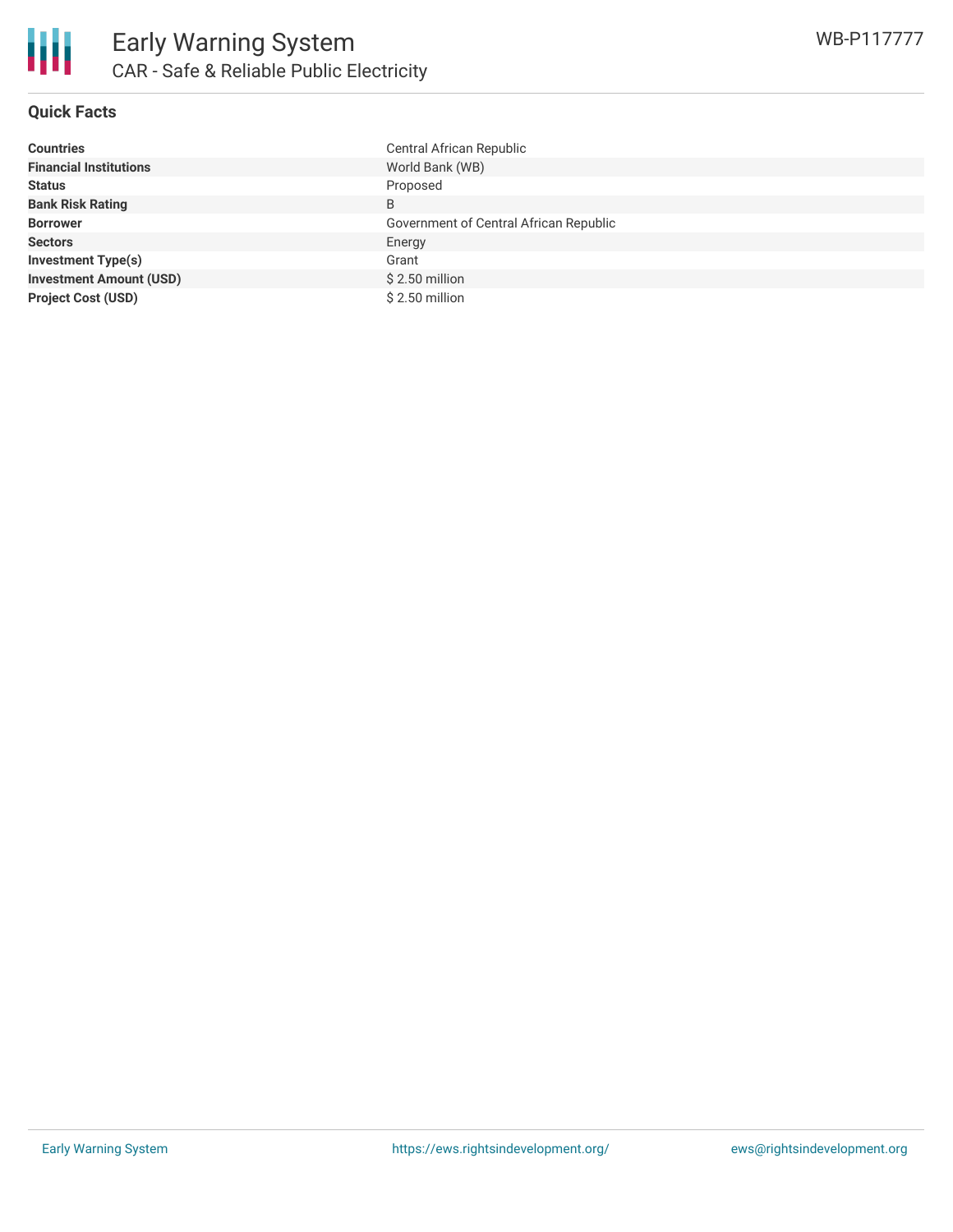

## **Project Description**

We request \$2.5mn from SPF in order to restore safety of CAR's hydropower plants and strengthen the security of electricity supply to the capital Bangui. The grant would cover emergency needs for: (1) the rehabilitation of hydropower facilities with emphasis on dam safety (\$2 million) including (a) technical assistance to develop a dam safety plan and an Emergency Preparedness Plan (EPP) with emphasis on public awareness and training and (b) hydropower rehabilitation equipment purchase and installation; (2) rehabilitation of distribution network (\$0.3 million); and (3) technical assistance to improve the corporate governance and the operational performance of the power sector (\$0.2 million). These components would complement actions funded under the Bank's EPRP and AFD's power rehabilitation project, and scale up achievement of the same objectives.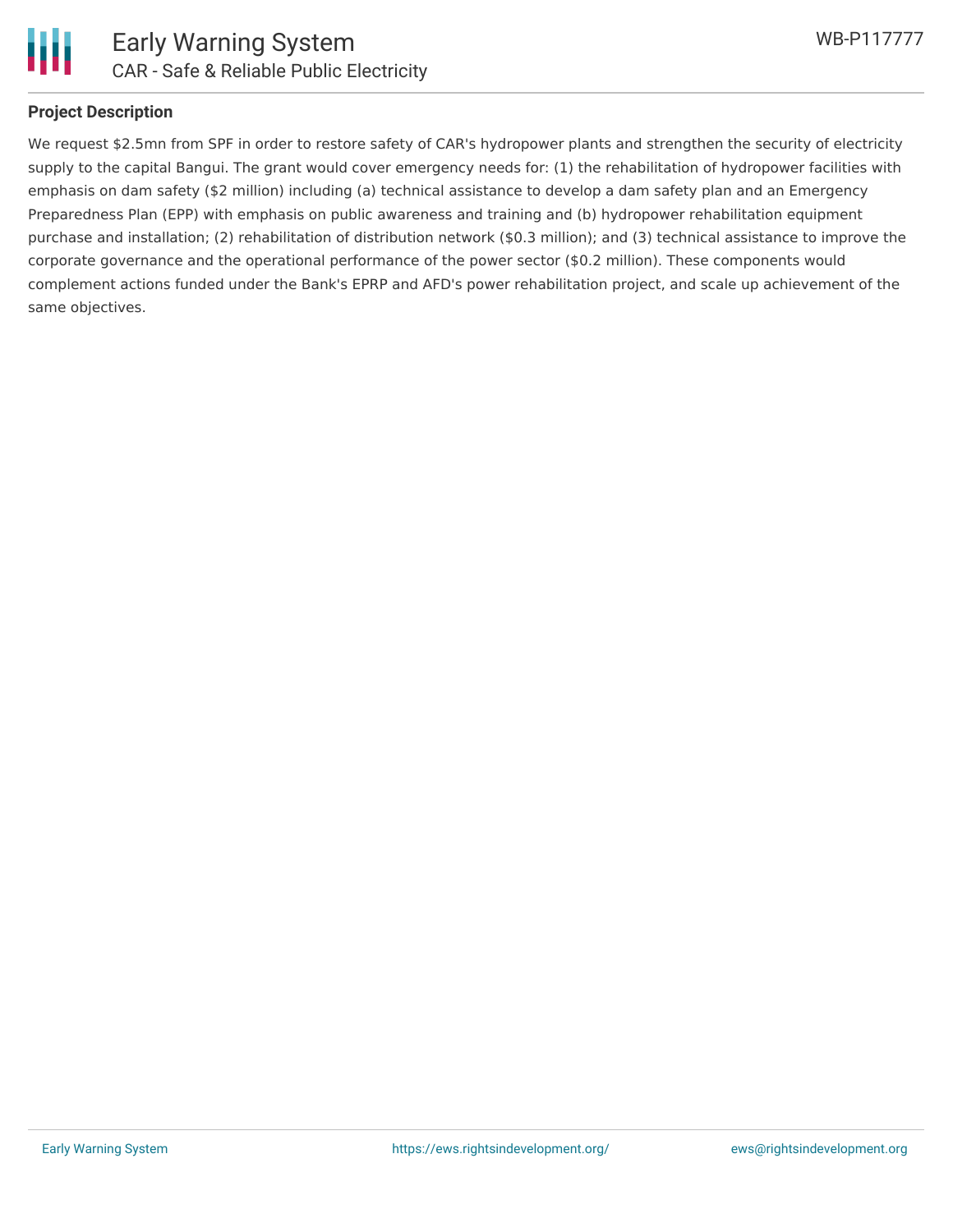

## **Investment Description**

World Bank (WB)